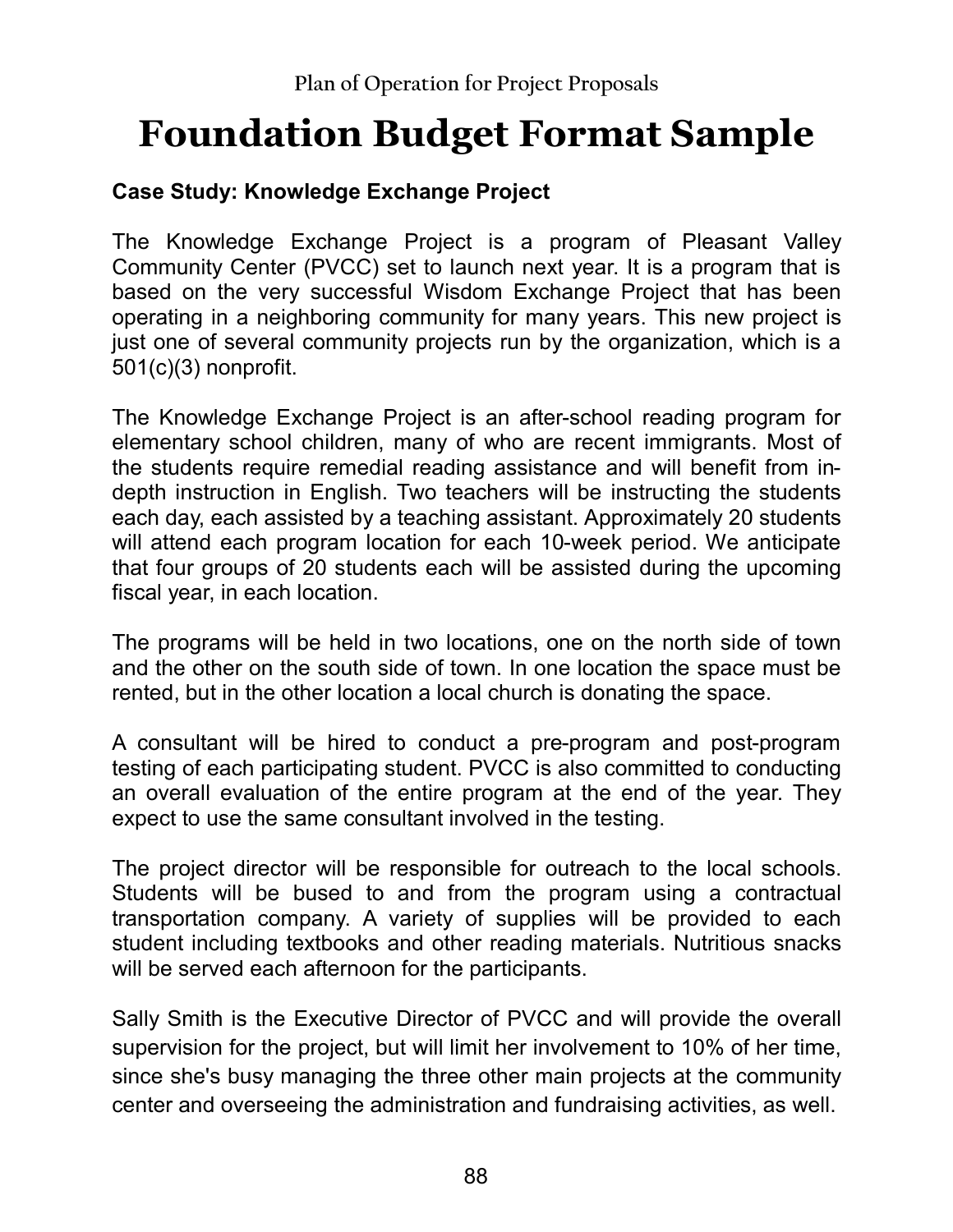One of the agency's program directors, Ben Jones, will be both the project director and one of the teachers. Ben will interface with the consultant on the testing and evaluation, manage the outreach to the schools, and be the primary teacher in one of the locations. The other primary teacher is Ruth Givens, and there will be two hourly teaching assistants.

There are 5 other employees at PVCC - four of whom are involved in other programs and one who is purely involved in the bookkeeping and other administrative matters for the entire organization.

It is estimated that overhead for the organization runs about 20% of the direct program costs.

PVCC has received a grant of \$5,000 to help launch the program. Assume you were given the task of preparing the budget, what do you need to know?

Once you have gathered the information you feel necessary, answer the questions on the following page.